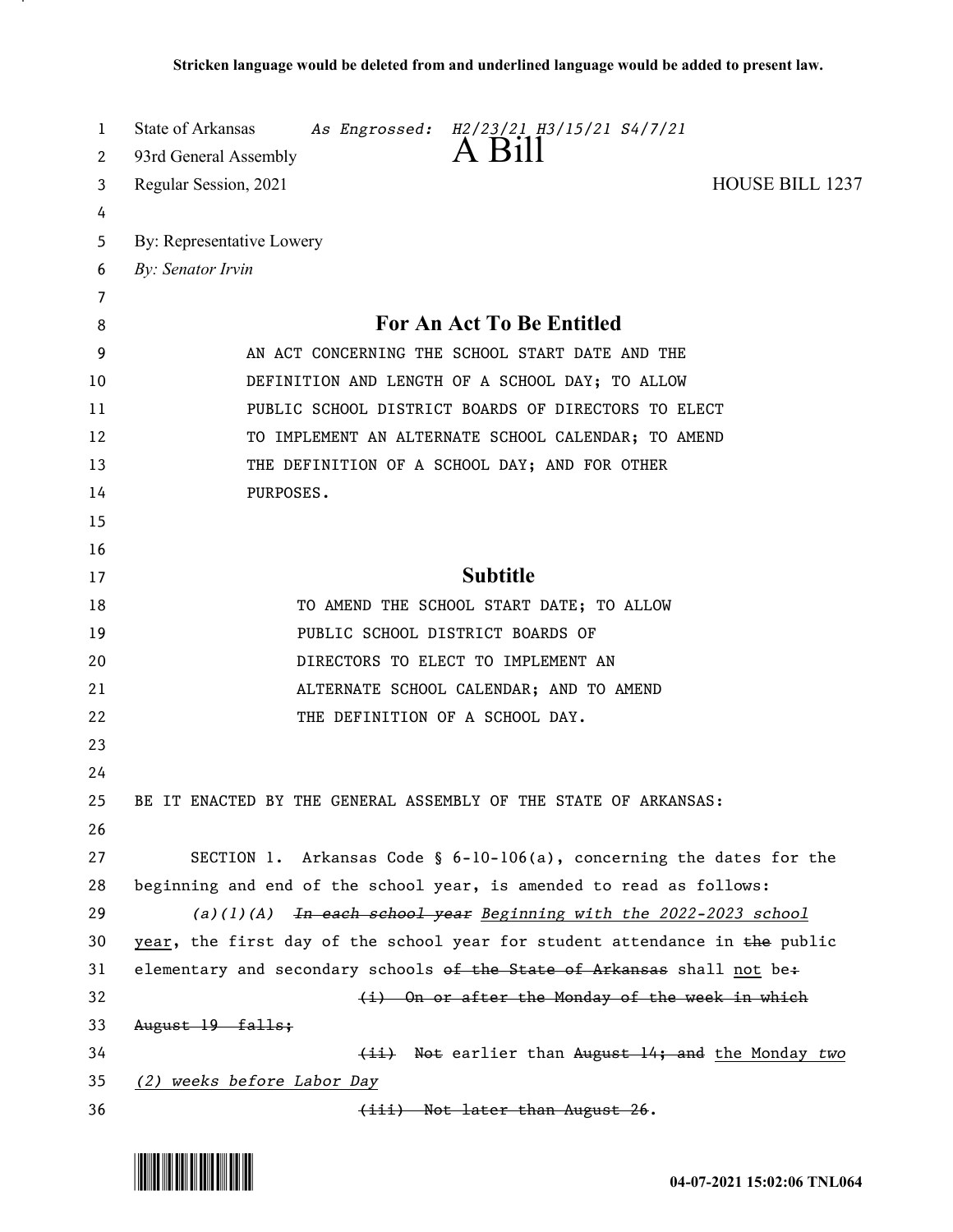| 1  | (B) The date for beginning the school year shall be                           |
|----|-------------------------------------------------------------------------------|
| 2  | determined by the board of directors of the each school district in           |
| 3  | accordance with subdivision $(a)(1)(A)$ of this section.                      |
| 4  | (C) Labor Day shall be celebrated as a school holiday in                      |
| 5  | all the school districts of the state, and school shall not be held on that   |
| 6  | date.                                                                         |
| 7  | As used in this section, "week" means a seven-day<br>(D)                      |
| 8  | period that begins on a Sunday and ends on a Saturday.                        |
| 9  | (2)(A) The Division of Elementary and Secondary Education may                 |
| 10 | grant a school district a waiver to begin school on an earlier or a later     |
| 11 | date if the division determines that there exists a material and substantial  |
| 12 | reason for the school district to begin school on an earlier or a later date  |
| 13 | due to very exceptional or emergency circumstances such as a contagious       |
| 14 | disease outbreak, inclement weather, or other acts of God.                    |
| 15 | The division shall not grant a public school district<br>(B)                  |
| 16 | a waiver under § 6-15-103 to begin school on an earlier date.                 |
| 17 |                                                                               |
| 18 | SECTION 2. Arkansas Code § $6-10-106(f)$ , concerning make-up days built      |
| 19 | into a school calendar, is amended to read as follows:                        |
| 20 | A Except as provided under subsection $(g)$ , a school district shall<br>(f)  |
| 21 | adopt an academic calendar that includes five (5) make-up days, in addition   |
| 22 | to the number of student-teacher interaction days required by the Standards   |
| 23 | for Accreditation of Arkansas Public Schools and School Districts established |
| 24 | by the State Board of Education, for days unavoidably lost due to exceptional |
| 25 | or emergency circumstances resulting from a contagious disease outbreak,      |
| 26 | inclement weather, or other acts of God.                                      |
| 27 |                                                                               |
| 28 | SECTION 3. Arkansas Code § 6-10-106, concerning a school start date,          |
| 29 | is amended to add an additional subsection to read as follows:                |
| 30 | $(g)(1)$ Beginning with the 2022-2023 school year, a public school            |
| 31 | district board of directors may elect to implement an alternate school        |
| 32 | calendar.                                                                     |
| 33 | (2)(A) An alternate school calendar implemented under                         |
| 34 | subdivision (g)(1) of this section shall consist of:                          |
| 35 | (i) At least one thousand sixty-eight (1,068) hours                           |
| 36 | of instructional time; and                                                    |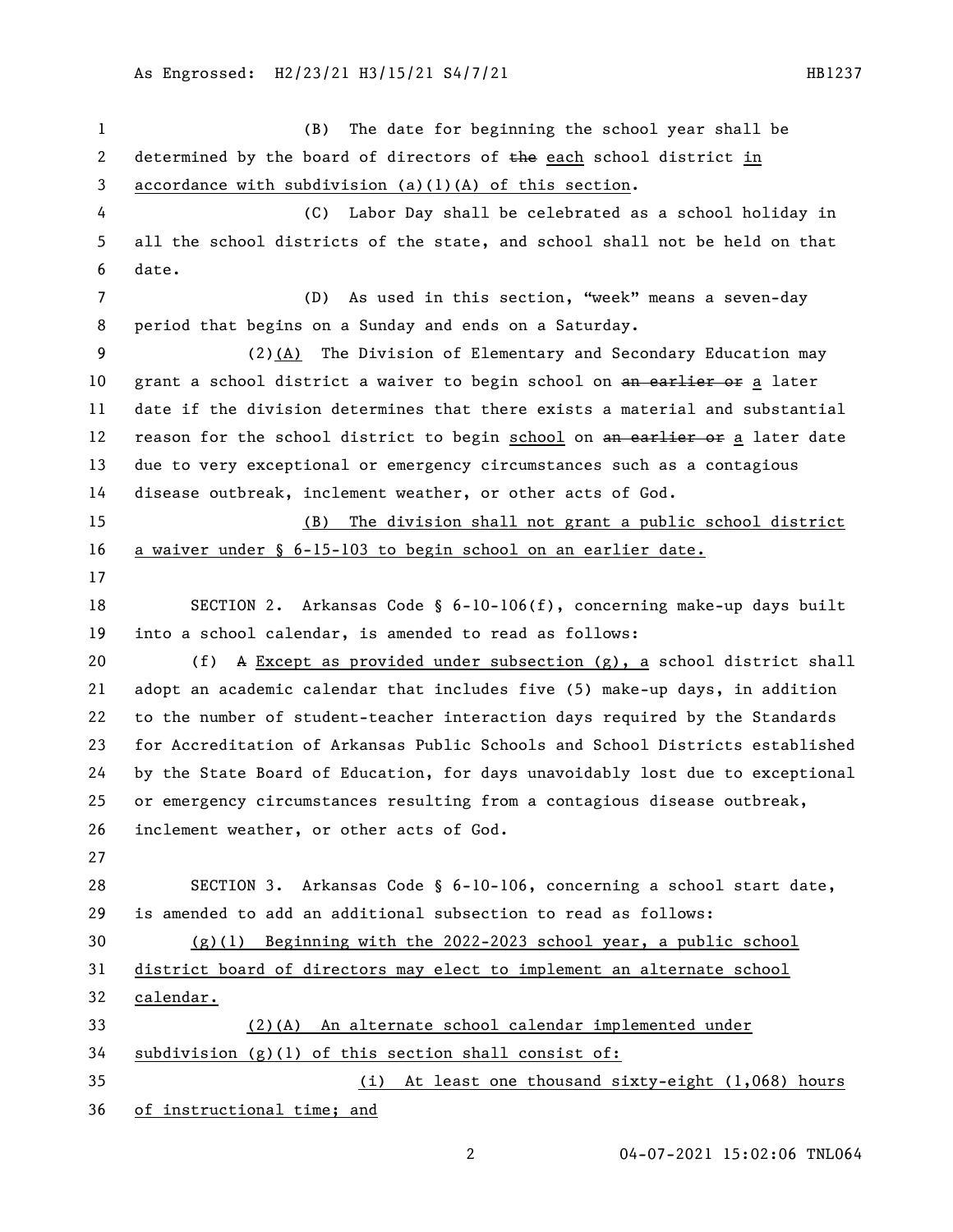As Engrossed: H2/23/21 H3/15/21 S4/7/21 HB1237

| $\mathbf{1}$ | (ii)(a) At least thirty (30) make-up hours, in                                 |
|--------------|--------------------------------------------------------------------------------|
| $\mathbf{2}$ | addition to the number of hours required of instructional time, for days       |
| 3            | unavoidably lost due to exceptional or emergency circumstances resulting from  |
| 4            | inclement weather.                                                             |
| 5            | (b) If additional make-up hours are needed,                                    |
| 6            | the public school district board of directors shall modify its alternate       |
| 7            | school calendar to include make-up hours for the additional hours needed.      |
| 8            | However, there shall not be a minimum number of school<br>(B)                  |
| 9            | days required to meet the required one thousand sixty-eight $(1,068)$ hours of |
| 10           | instructional time.                                                            |
| 11           | (3) A public school district board of directors that elects to                 |
| 12           | implement an alternate school calendar under subdivision (b)(1) of this        |
| 13           | section shall:                                                                 |
| 14           | (A) Notify the division by July 1 of each year that the                        |
| 15           | public school district intends to implement the alternate school calendar;     |
| 16           | (B) Post the alternate school calendar on the public                           |
| 17           | school district's website by August 1 of each year that the public school      |
| 18           | district intends to implement the alternate school calendar;                   |
| 19           | (C) Input into eSchool, eFinance, or the Arkansas Public                       |
| 20           | School Computer Network all data that:                                         |
| 21           | (i) Affects the average daily membership of the                                |
| 22           | public school district; and                                                    |
| 23           | Ensures compliance with the required minimum<br>(ii)                           |
| 24           | number of school instructional hours under subdivision $(g)(2)(A)(i)$ of this  |
| 25           | section; and                                                                   |
| 26           | $(D)(i)$ Not be eligible for the use of alternative methods                    |
| 27           | of instruction granted under § 6-10-127.                                       |
| 28           | (ii) However, a public school district that                                    |
| 29           | implements an alternate school calendar under subdivision (b)(l) of this       |
| 30           | section may submit an application to operate a virtual learning option.        |
| 31           | $(4)$ The total number of instructional hours under an alternate               |
| 32           | school calendar shall be converted to school days for purposes of the:         |
| 33           | (A) Number of days required in a teacher employment basic                      |
| 34           | contract under $\S$ 6-17-2402(1);                                              |
| 35           | Number of days counted during the official reporting<br>(B)                    |
| 36           | period for attendance under § 6-18-213(b)(1); and                              |

04-07-2021 15:02:06 TNL064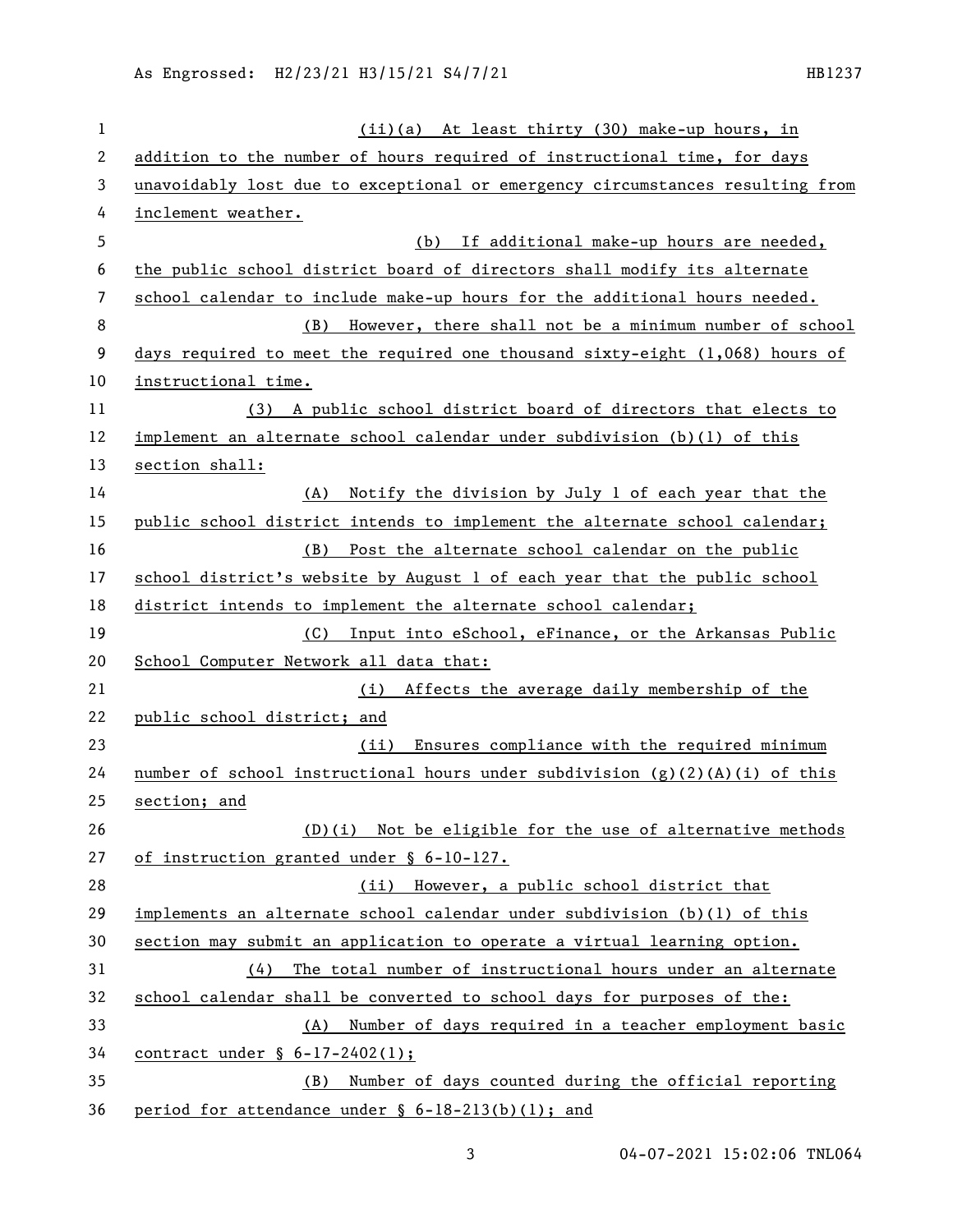| 1  | Average daily membership calculated under § 6-20-<br>(C)                               |
|----|----------------------------------------------------------------------------------------|
| 2  | $2303(3)$ .                                                                            |
| 3  | The division may promulgate rules as necessary to administer<br>(5)                    |
| 4  | this section.                                                                          |
| 5  |                                                                                        |
| 6  | SECTION 4. Arkansas Code § $6-16-102(a)(1)-(3)$ , concerning the                       |
| 7  | definition of "school day", are amended to read as follows:                            |
| 8  | (a) $(1)$ $(A)$ As Except as provided under subdivision (a) $(1)$ $(B)$ of this        |
| 9  | section, as used in this section, "school day" shall mean a day in which               |
| 10 | classes are in session and students receive at least six (6) hours of                  |
| 11 | instructional time.                                                                    |
| 12 | However, "school day" for purposes of a public school<br>(B)                           |
| 13 | district that implements an alternate school calendar under $\S$ 6-10-106(g)           |
| 14 | means a day in which classes are in session and students are under the                 |
| 15 | guidance and direction of a teacher or public school employee.                         |
| 16 | $(2)$ (A) Any day in which less than six (6) hours of instructional                    |
| 17 | time are provided to students shall be counted as one-half $(\frac{1}{2})$ of a school |
| 18 | day if at least three (3) hours of instructional time are provided to                  |
| 19 | students.                                                                              |
| 20 | However, subdivision (a)(2)(A) of this section shall<br>(B)                            |
| 21 | not apply to a public school district that implements an alternate school              |
| 22 | <u>calendar under § 6-10-106(g).</u>                                                   |
| 23 | $(3)$ (A) Any day in which less than three (3) hours of                                |
| 24 | instructional time are provided to students shall not be counted as any part           |
| 25 | of a school day.                                                                       |
| 26 | However, subdivision (a)(3)(A) of this section shall<br>(B)                            |
| 27 | not apply to a public school district that implements an alternate school              |
| 28 | $cal$ ralendar under § 6-10-106 $(g)$ .                                                |
| 29 |                                                                                        |
| 30 | SECTION 5. Arkansas Code § $6-16-102(c)$ , concerning planned                          |
| 31 | instructional time during a school day, is amended to read as follows:                 |
| 32 | $(c)$ (1) A school district is deemed to have fulfilled the requirements               |
| 33 | of subsection (a) of this section if the planned instructional time in each            |
| 34 | school day does not average less than six (6) hours each day or thirty (30)            |
| 35 | hours each week.                                                                       |
| 36 | However, subdivision (c)(1) of this section shall not apply<br>(2)                     |
|    |                                                                                        |

04-07-2021 15:02:06 TNL064